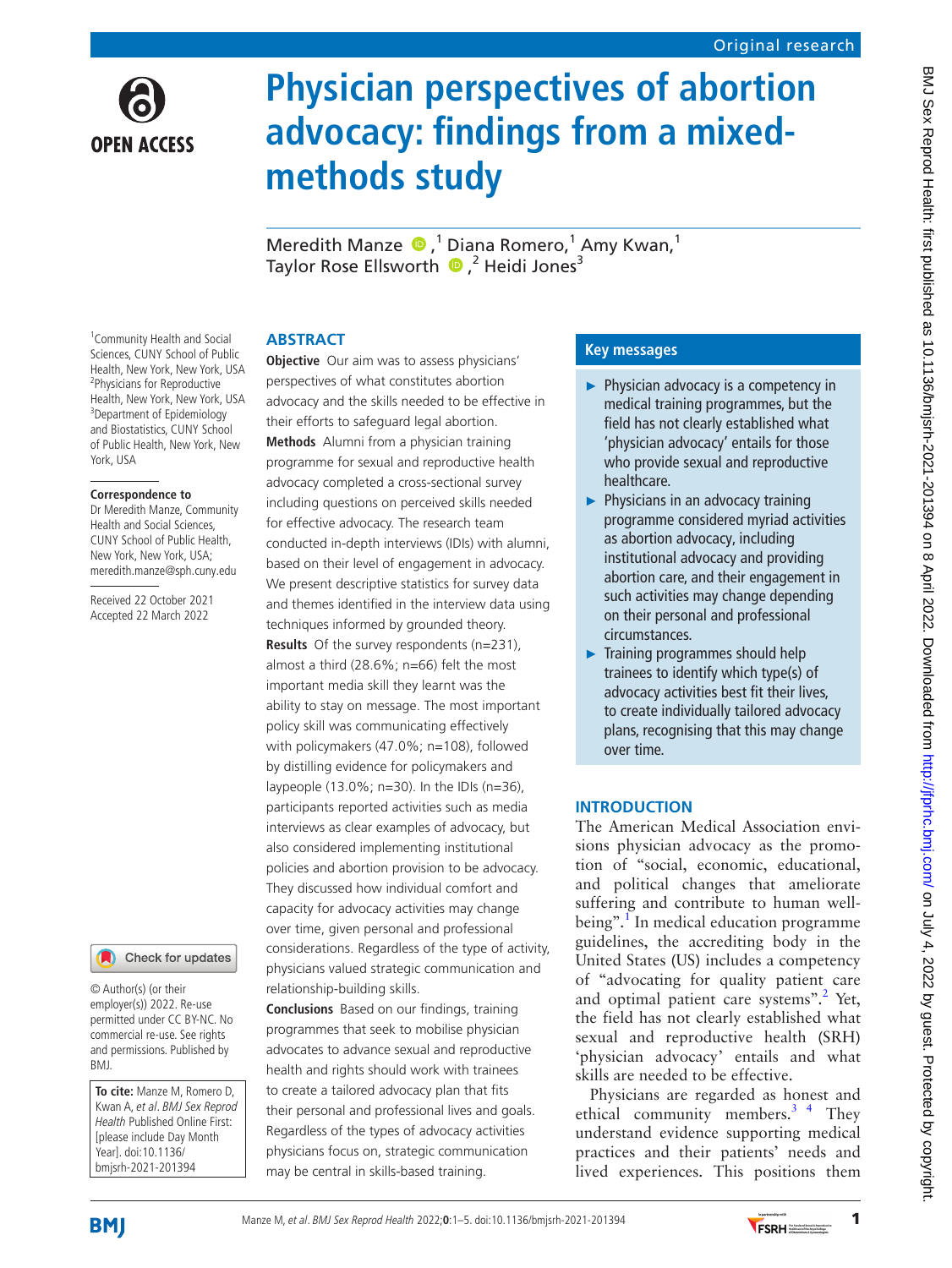as valuable and effective advocates for systems-level changes on patients' behalf. Recently, medical training programmes have integrated advocacy into their curricula.<sup>5</sup> However, there are no standard guidelines and programmes have heterogenous approaches to training advocacy skills.

Physician advocates in all areas of health are important but are particularly critical for SRH-related legislative decisions that affect their ability to provide essential care including abortion. Historically in the US, physicians and activists functioned in opposition, then as 'uneasy' allies, with differing perspectives on the medicalisation of abortion. More recently, many physicians identify as abortion activists and align with the progressive position of the second-wave feminist movement, $6$  and continue to as the movement advances from being led by majority white women with a 'pro-choice' stance to the present-day feminist wave of reproductive justice advocacy led by women of colour.

Given the increased restrictions on abortion in the US, $89$  physician advocacy for SRH is imperative. SRH advocacy requires specialised training that physicians may not receive through formal medical education. Several advocacy training programmes in the US, including Physicians for Reproductive Health's (PRH) Leadership Training Academy  $(LTA)$ ,<sup>[10](#page-4-7)</sup> seek to address this gap by offering US-based physicians media, communication, leadership and policy skills needed to be effective SRH advocates.

As part of a mixed-methods evaluation of the LTA programme, we assessed alumni physicians' perspectives on what it means, and the skills needed, to be an effective physician advocate for abortion and other SRH care. Our findings can inform curriculum development for programmes that seek to equip clinicians to advocate for reproductive health.

## **METHODS**

From 2018–2020 our research team conducted an external mixed-methods evaluation of the LTA, a 9-month intensive training programme designed to prepare physicians to become self-directed advocates for SRH. The LTA began in 2004, and was initially only open to family planning fellows. In 2010, all medical specialties could apply with annual cohorts of 20–43 practising physicians. The LTA curriculum offers instruction in leadership development, media and communications, public policy, medical education and professional association advocacy, via twoweeklong trainings, a single-day training (in-person prior to the pandemic) and 6 monthly webinars. While the mode, content and speakers of the curriculum have evolved over time, these main pillars of advocacy training have remained. PRH staff also provide oneon-one support to alumni for advocacy preparation.

Our evaluation included a survey to assess alumni perspectives about the curriculum, engagement across

four curricular advocacy domains (media, legislative policy, organisational and medical education) and sociodemographic characteristics. In 2018, we sent the survey electronically to all alumni (n=326). Respondents received a US\$35 gift card for survey completion. For the survey analysis, we present descriptive statistics of reports on the most important media/ policy/leadership skill they learnt from the LTA to be an effective abortion advocate.

In 2019, we conducted in-depth interviews (IDIs) with programme alumni using results from the crosssectional survey to inform development of the interview guide. We selected a subsample of approximately 10% of survey respondents for IDIs, based on their self-reported level of engagement in advocacy activities (stratified by those who reported what we characterised as low, medium and high levels of engagement in SRH media-, legislative policy- and organisational/ medical education-related advocacy, ensuring representation across levels of advocacy). We used the programme's database to identify alumni who did not complete the survey  $(n=61)$ , stratified by level of engagement, to include six non-responders who spanned cohort years. Levels of engagement were based on the number and types of advocacy activities over the last year for survey responders and considered all activities (from the database) for non-responders. We approached 44 alumni to enrol at least 10 alumni within each engagement level, distributed across a range of self-reported hostile/friendly environments and years practising medicine. We asked about advocacy/leadership activities and perspectives on advocacy engagement. Two authors (MM, DR) and an assistant conducted interviews by telephone or video. All interviewees signed consent forms. The interviewer recorded the IDIs (average 62min, range 42–89min) and they were transcribed. Each participant received a US\$50 gift card.

To analyze the IDIs, we used techniques informed by grounded theory. Analysis began with a list of potential codes derived from the interview guide, which was modified and expanded to allow for emergent codes and themes per grounded theory methodology. The analytic team coded an initial group of transcripts followed by discussion to refine the code structure. We finalised the code structure after several rounds of coding, discussion and revision.<sup>11 12</sup> We applied the final codebook to all transcripts. Concurrently, analysts wrote memos identifying emerging ideas and met several times to discuss a thematic structure for the findings. To maintain confidentiality, one author (TRE) associated with the programme did not have access to the raw data. We use the term 'participant' for IDIs and 'respondent' for surveys (pseudonyms are used).

The IDI and survey data were analysed iteratively to triangulate findings. Specific themes from the IDI analysis suggested related questions that we subsequently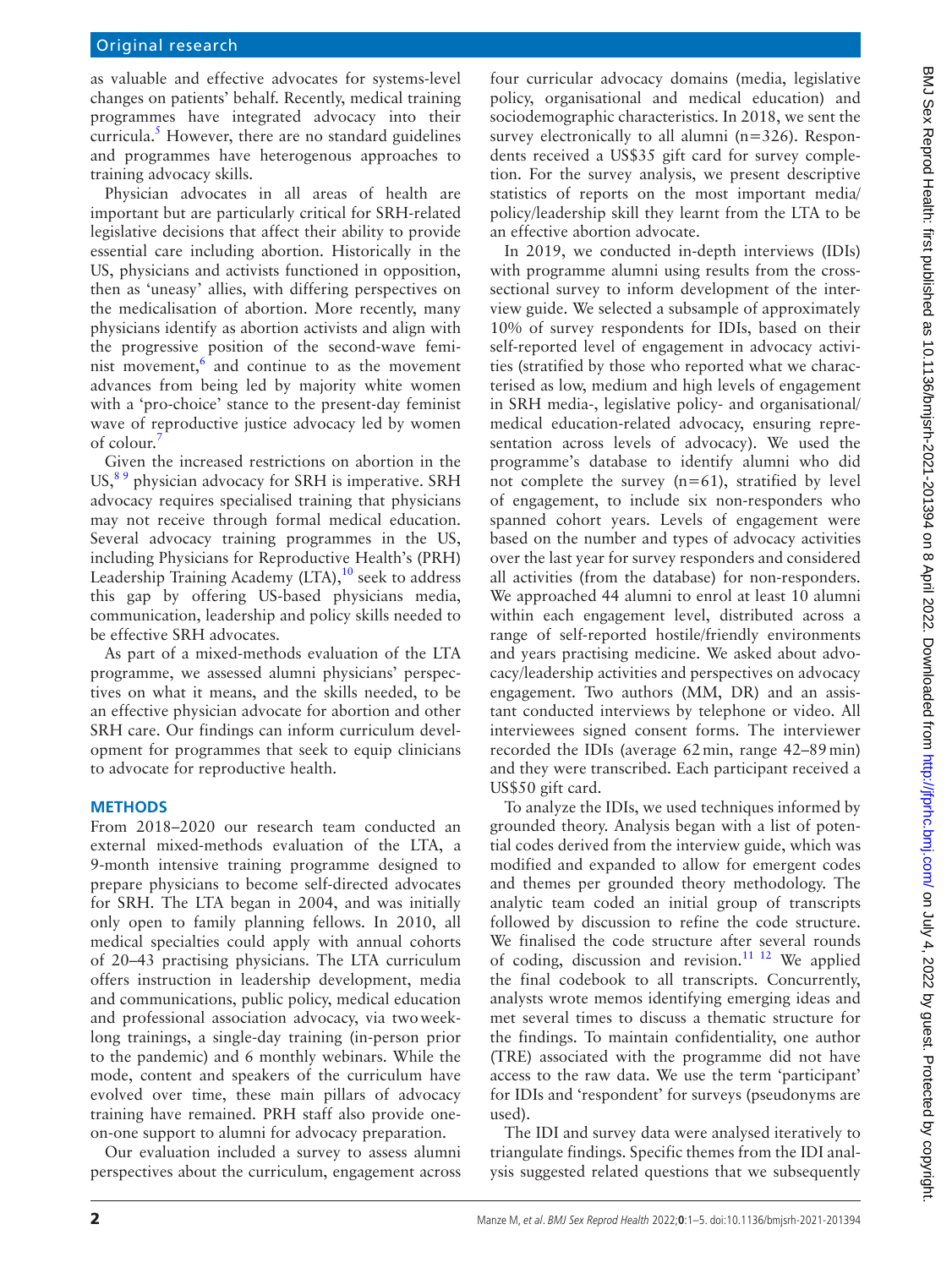BMJ Sex Reprod Health: first published as 10.1136/bmjsm-2021-201394 on 8 April 2022. Downloaded from http://jfprhc.bmj.com/ on July 4, 2022 by guest. Protected by copyright BMJ Sex Reprod Health: first published as 10.1136/bmjsrh-201394 on 8 April 2022. Downloaded from http://jprhc.bmj.com/ 9 and 9 Sex Reprod By copyright.

explored in the survey data. Findings from the respective datasets were examined relative to the other.

The team all identify as female, non-clinicians who support access to abortion and SRH care. The City University of New York Institutional Review Board approved this study (Protocol #2018–1045). The study's central aim helps to improve patients' access to necessary SRH care. Given the nature of the programme evaluation, patients were not involved in this study.

## **RESULTS**

For the survey, 231 respondents completed 75% or more of the survey questionnaire and are included (response rate: 71%). Respondents spanned cohort years from 2004 to 2018 and the majority identified as women (91.3%; n=211). The most represented clinical specialties were obstetrics and gynaecology (67.5%; n=156) and family medicine  $(25.5\%; n=59)$ , and the majority  $(87.3\%; n=200)$  had provided abortions in the past year. Of the 44 approached for IDIs, 36 participated (response rate: 82%). Participants spanned cohort years 2006–2018; most represented clinical specialties in obstetrics and gynaecology (58.3%; n=21) and family medicine (33.3%; n=12). Using survey data for those who completed it  $(n=30)$ , most (n=26) identified as women and four as men, and most (n=29) had provided abortions in the last year.

The two main themes that emerged from the IDI analysis were: (1) physicians considered myriad activities as advocacy and (2) advocates required strategic communication, connections and commitment to be effective. We found that abortion advocacy varied by the context an individual was working in and their comfort level, and that this changed over the course of their careers.

## **Myriad activities considered advocacy**

From the IDIs, physician alumni relayed that there were multiple ways to engage in advocacy – both as vocal and "quiet" advocates – and individuals should focus on ways that capitalise on their strengths, comfort level and alignment with their professional and personal lives. They acknowledged this may shift with time, training and circumstances. Overall, many noted the training programme made it possible for each person to leverage their own strengths and interests, acknowledging that some aspects of advocacy resonate with some more than others. Each person demonstrated a different comfort level, from speaking publicly in the media or with legislators, to getting involved in one's professional institution to effect change, and all of these activities played a valuable role in SRH advocacy.

Patti, an obstetrician/gynaecologist who reported "high" levels of advocacy engagement stated:

I can make these different choices about what my advocacy looks like at different points and be very effective in that way.

Similarly, Lily, a family medicine physician with "low" advocacy levels, noted:

I do consider myself a reproductive health advocate, or an abortion advocate. That can happen… in the exam room while you're doing an abortion, it can be as a physician among a group of physicians in any number of settings…. It can mean being a local leader… in local organisations… this is the level that I have time for and I'm comfortable with at this point… the very outspoken advocacy is a very small part of it.

Activities that participants considered abortion advocacy ranged from "out loud" advocacy (eg, meeting with legislators and participating in media interviews) to "quiet" or "undercover" advocacy (eg, assuming leadership in professional medical organisations). Laura, an obstetrician/gynaecologist with "medium" advocacy levels, reflects this notion:

…similar to other movements, I think that you do need those people who are really, really vocal and out front and leading the charge and they don't mind being the centre of attention…. We also need the people who are just making incremental progress day-by-day.

Participants considered abortion provision itself to be an important form of advocacy. This also included training medical residents to provide abortions, organising SRH care at one's institution, and updating guidelines within medical organisations. Robert, a family medicine provider, with "medium" levels of advocacy, said:

I think doing abortion work is itself advocacy, and I think it's hard to underestimate how much sacrifice individual providers make to keep their role within the abortion community.

Thus, a wide range of advocacy activities were valued by participants and considered necessary to safeguard SRH care. Although the sentiment that a range of activities was considered advocacy was shared across engagement levels, those considered "low" or "medium" levels shared this view more than those considered "high".

#### **Strategic communication, connections and commitment needed for effective advocacy**

Results from the IDIs and survey demonstrated that participants felt that strategic communication skills (eg, storytelling, explaining data and information in non-medical/scientific ways, becoming comfortable in uncomfortable spaces) were key to being an effective abortion advocate. Such skills may be used in presentations to colleagues, meetings with policymakers or media engagement. One participant, Rafaela, an obstetrician/ gynaecologist with "high" levels of engagement, noted:

Part of it is being able to explain the medical background in a way that makes sense to people that don't have that background.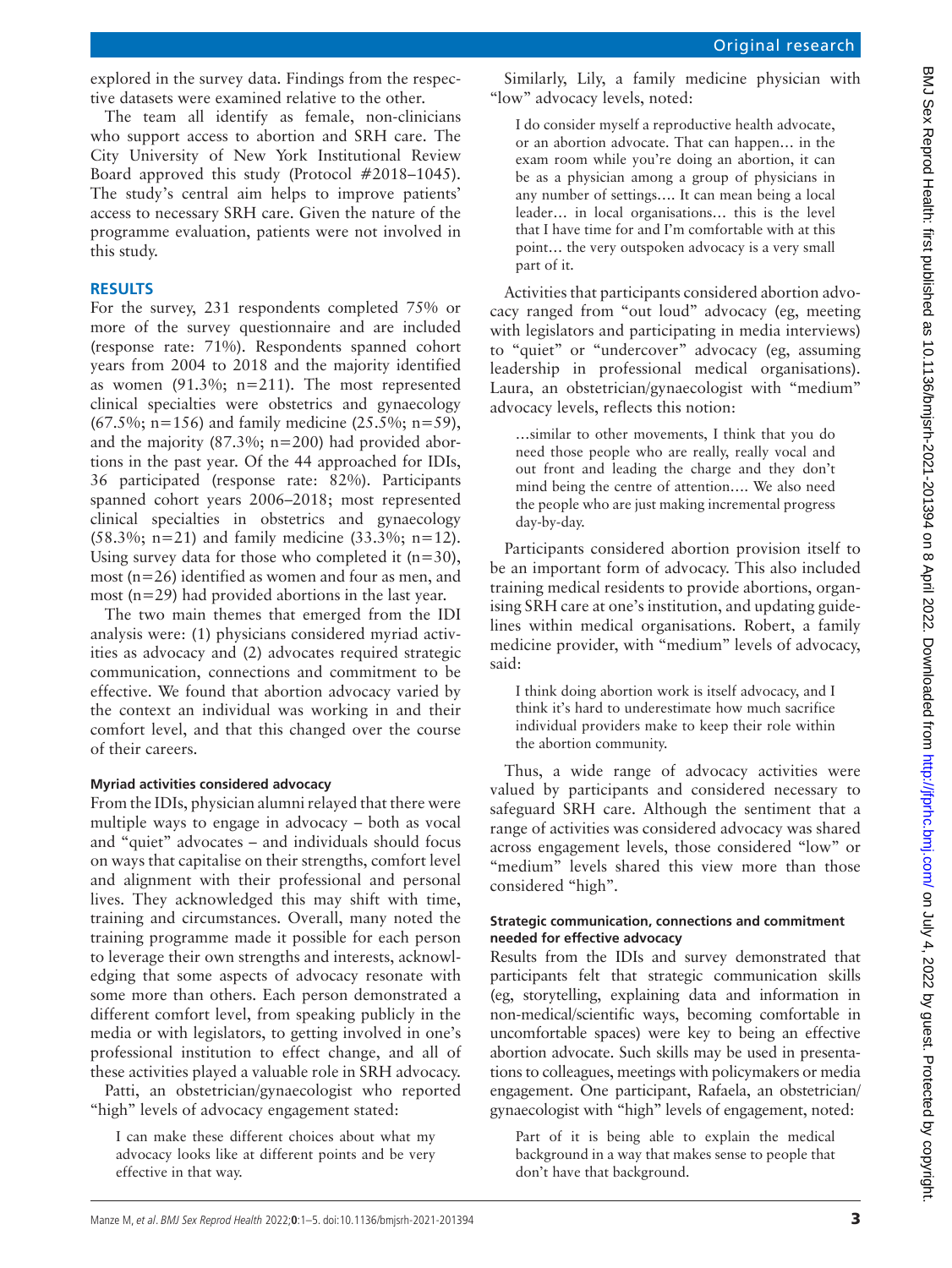#### Original research

In the IDIs, participants shared that advocates need to retain commitment to the cause that included consistent, active engagement and staying abreast of changes. In addition, they discussed the need for establishing relationships and connections with policymakers and changemakers.

Ultimately, many articulated a complex combination of attributes, such as compassionate, ethical storytelling that would frame individual patients' needs for an abortion; some noted this within a reproductive justice and intersectional framework.<sup>7</sup> The comment below from Robert, a family medicine physician with a "medium" level of advocacy engagement, captured this theme:

Just coming from an RJ [reproductive justice] mindset, as a physician, so much of my storytelling has nothing to do with someone's abortion. It has everything to do about their goals, their vision for their life and what they want to achieve…. getting comfortable with the language of storytelling… is the skill I think the LTA best teaches.

The value of communication skills and making connections was also noted by survey respondents. Almost a third  $(28.6\%; n=66)$  of respondents felt the most important media skill learnt was being able to stay on message, followed by establishing key talking points  $(22.5\%; n=52)$  and incorporating patient stories in media work (15.2%; n=35). Respondents felt the most important policy skill was communicating effectively with policymakers  $(47.0\%; n=108)$ , followed by distilling evidence for policymakers and laypeople (13.0%; n=30). For leadership skills, they felt many were important, including self-awareness in leadership  $(18.3\%; n=42)$  and effective and positive communication  $(15.7\%; n=36)$ .

#### **DISCUSSION**

In this mixed-methods study of advocacy training programme alumni, we found that alumni considered myriad activities as advocacy, and that their advocacy work may change over their lives based on their skills, comfort level, and personal and professional circumstances. Physician participants acknowledged the importance of some "out loud" abortion advocates who are active in the media and/or communicate with policymakers. However, given the highly politicised nature of abortion, providing abortions was also viewed as critical advocacy work. Indeed, participants we had deemed as "low" engagement may have been providing abortions, which we had not considered as advocacy. The LTA may provide a community that relies on one another for emotional support, to help prevent burnout in abortion provision, indirectly upholding its mission to promote abortion access.

Strategic communication skills were viewed as critical for advocacy. Additional training focused in these areas can help trainees feel comfortable engaging in

activities such as on-camera interviews, that come with the added vulnerability and real potential of being ambushed or threatened by abortion opponents.

Our findings may be valuable to a broad range of training programmes that seek to mobilise SRH physician activists to ensure reproductive rights. Such programmes include clinician advocacy training and medical education programmes seeking to fulfil the competency to advocate for changes that promote patient well-being.<sup>[2](#page-4-1)</sup> Our findings suggest that training programmes should consider working with trainees to identify advocacy activities that best fit their lives, recognising these may change over time. Specialised communications training, with an emphasis on storytelling and relationship building, may be a beneficial curricular component. Programmes that promote skills applicable to a range of advocacy activities can allow trainees to choose the mode of engagement that best suits their strengths, comfort and life circumstances.

This study was limited in that the sample consisted of physicians only; thus, the perspectives of other medical providers in abortion care are missing. We were not able to measure how effective respondents were as advocates. Our sample was also limited to physicians who completed a specific post-residency advocacy training programme and is therefore not generalisable. Alumni were from different cohorts with an evolving curriculum, so their reports of most valuable skills learnt might differ. The survey question asked may not represent all the skills that respondents felt were needed to be an effective abortion advocate; their understanding of needed skills may be circumscribed to what they learnt in the LTA. Nonetheless, because these physicians self-selected into the LTA, they likely have some level of experience to understand needed skills. A main strength of this study was our mixedmethods design that resulted in a high level of alignment across data (eg, perception of skills needed for advocacy) as well as rich findings on what constitutes advocacy (eg, how "low" activity from survey data was challenged with new ideas from IDIs). This process of triangulation not only confirmed findings across the data, but also informed a deeper understanding of physician perspectives on skills needed for effective abortion advocacy.

As advocacy and medical training programmes work to strengthen advocacy training in their curricula, considering a range of advocacy activities and how these may change over a physician's career may be important. With increasing restrictions on abortion access in the US and globally, training programmes focused on SRH advocacy are critical to help ensure reproductive health.

**Acknowledgements** The authors would like to thank Marita LaMonica, MPH, for her help with data collection, and an anonymous foundation for supporting this research.